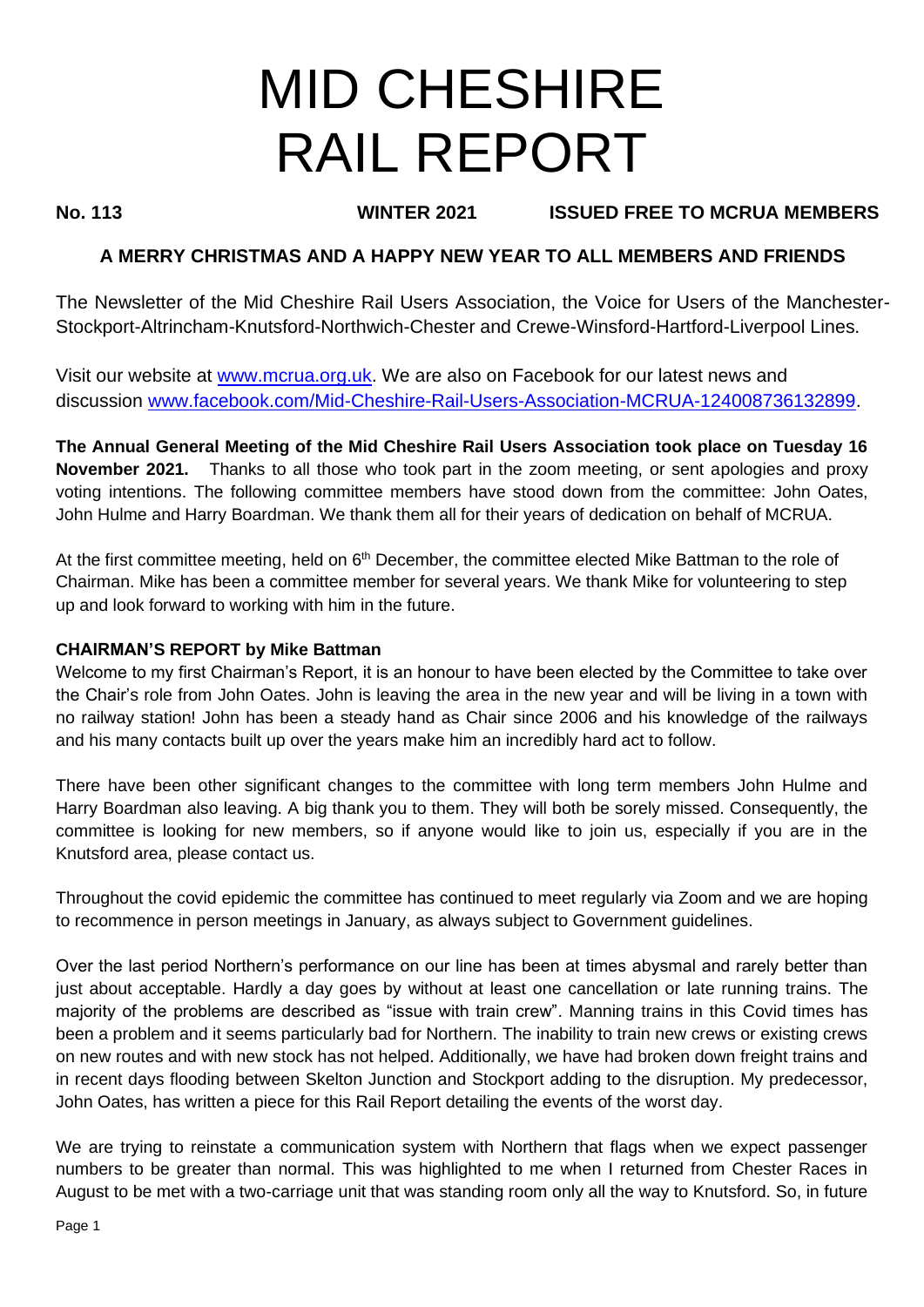we will make sure once again that Northern are aware of race days at Chester, concerts, etc at Delamere and other events along the line.

Finally, may I wish you all a Merry Christmas and a happy and prosperous new year. Mike Battman

# **RETIRING COMMITTEE MEMBERS**

MCRUA wants to place on record its appreciation for three long serving committee members who have stood down recently.

**John Oates** has been MCRUA's chairman and leader and chief spokesman for fifteen years and treasurer before that. Besides his undoubted skills as a chairman, his knowledge of the working of the railway is extraordinary and his range of contacts very wide indeed. He and his wife Steff are moving from the area to start the next phase of their lives and surprisingly will not be living within dog-walking distance of a railway station! John has indicated that he will continue to be a member of MCRUA and available to advise us. We thank him warmly for this and for his years of service.

**John Hulme BEM** has been MCRUA's vice chairman, web master, publicity writer and IT guide for many years. He is well known as a life-long Northwich resident and transport enthusiast whose memories of steam trains as a youngster in Cheshire led him to a life-long passion for the railways. John's deep belief in the value and benefits of the local rail network have made him a passionate advocate for our local lines. We continue to benefit from his knowledge and advice and we are most grateful for his continuing support.

**Harry Boardman** was MCRUA secretary for several years and has been a committee member for many more. His local knowledge delivered with an acerbic wit has enlivened many of our meetings. More recently, ill health has limited Harry's activities but he continues to follow the local rail scene and stays in contact with us. We thank Harry too for his efforts for MCRUA over a long period and send him our best wishes for better health in future.

MCRUA has been fortunate to have all three people on the committee for a long time and we wish them well for the future.

Our recently appointed **Community Rail Officer Sarah Morgan** has stepped down from the role. Thanks to Sarah for all her work up and down the line, especially during the difficult Covid period. She will be greatly missed and we wish her well in her new role. The Community Rail Partnership is seeking a replacement.

# **VACANCY – Social Media And Website Manager**

The MCRUA committee is keen to recruit a volunteer with experience to manage the MCRUA social media and also our web presence. For further information: please contact any committee member or the secretary – details on final page.

# **NO TRAINS, NO BUSES, NO INFORMATION Sunday 31 October – The Day Northern forgot to run a service By John Oates**

The day dawned very wet and windy. I have been following train running performance along the Mid Cheshire Line for well over 10 years. I checked to see how the first two trains were doing (Sundays are a particularly bad day for cancellations due to driver shortages, something especially painful on the line with only one train every two hours). The system showed no trains were running until mid-afternoon with bus replacements.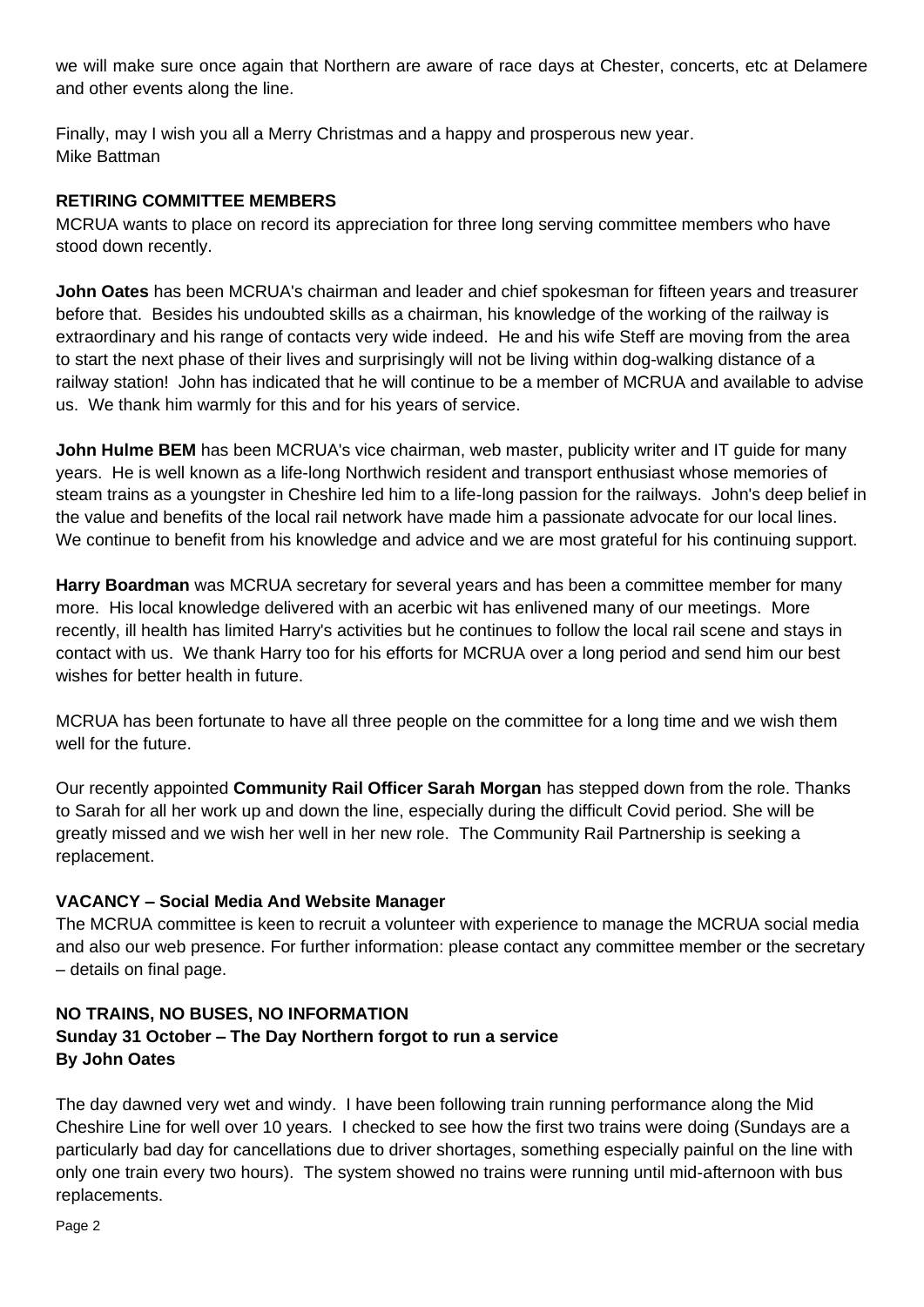This puzzled me. I hadn't noticed any publicity about this at Mobberley Station and didn't remember being notified of engineering work along the line that morning (Andrew Macfarlane monitors this). I checked the Northern website – no mention of engineering work. I checked National Rail – no mention. I checked journeycheck.com/northern – no mention. Very strange.

I emailed MCRUA committee members and other active colleagues. No-one had been aware of this.

Then the reports started coming in. There were passengers waiting at Stockport for the bus. No sign. The Stockport staff couldn't find out what was going on. The passengers contacted the Northern Twitter Team with the Twitter team asking if they were standing in the right place for the bus. They were. Then reports from Altrincham with passengers waiting for the bus which hadn't arrived. Luckily for them there are staff there. At that time on a Sunday the only other stations along the line with staff are Chester and Piccadilly.

I emailed our Northern contacts asking what was the position. By then it seems the realisation had hit Northern that they'd agreed to Network Rail's request for short-notice engineering work, but then not followed through placing the relevant customer information notices, nor organising the replacement buses.

Early afternoon in Mobberley I noticed a replacement bus apparently lost, as well as a Chester taxi checking at the station.

I received a number of emails from Northern letting me know this clearly embarrassing situation would be discussed at their weekly briefing meeting on the Monday morning. I requested a formal statement that we could publish.

I received the following from Becky Styles, Northern's Regional Community & Sustainability Manager. *"We apologise for the disruption along the Mid Cheshire line this Sunday and take full accountability for anyone whose journey was affected. The failure of one of our suppliers was key in this instance and we will be*  following this up to ensure such a scenario does not occur in future. The situation around provision of rail *replacement bus services has been extremely challenging over the past couple of weeks with Arriva Road Transport Services recruiting almost 700 vehicles and running over 2500 bus services to cover significant engineering work on the network and keep our customers on the move. However the situation on Sunday morning was not acceptable and we take full responsibility for this."*

I have been involved in monitoring performance on the Mid Cheshire Line since I joined MCRUA in 1987. I cannot remember a time when either British Rail or subsequent train operating companies omitted to run the services.

Then to cap it all the first service from Manchester planned to run in the afternoon (and the second from Chester) was cancelled – Driver Shortage.

# **TIMETABLE CONSULTATION by Simon Barber**

Despite all the changes in committee posts recently, I would like to re-assure members that MCRUA remains active, in good financial health, and that we have enough committee members to carry on the association's work. We continue to have access for advice to former chairman John Oates and former vice-chairman John Hulme, and we are grateful to them both not only for their long service to MCRUA, but also for their continuing support for us. If you are interested in seeing the work of the committee, and maybe joining it, please contact me, our secretary Paul Wilkinson, or our chairman Mike Battman.

One of our continuing activities is responding to rail timetable consultations. The major timetable concern right now is, in fact, one on which we were not consulted; the missing 'peak hour extras' on the Mid Cheshire line, especially the missing 0715 Chester to Stockport, which has left an absurd 74 minute gap in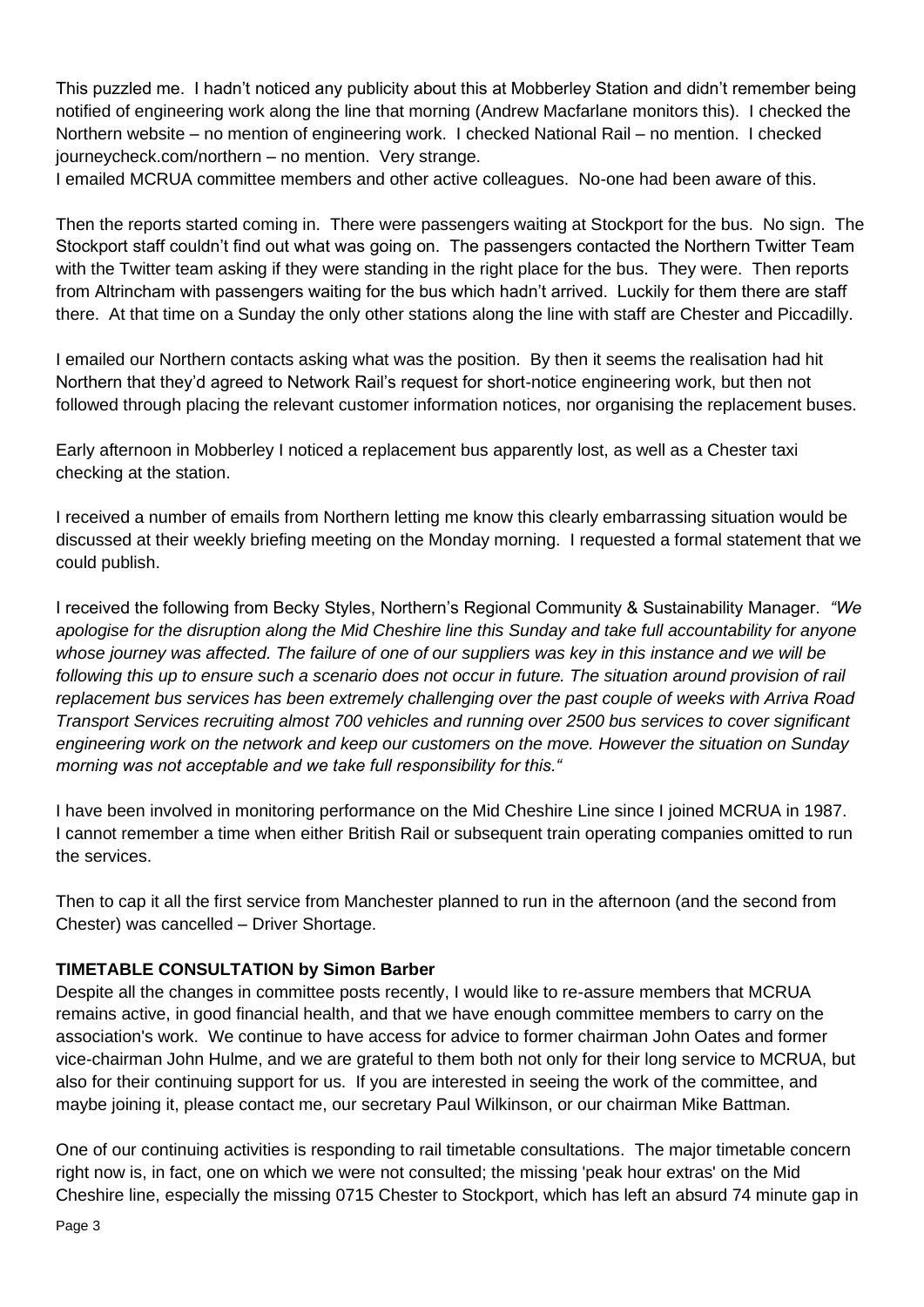departures on the line eastbound in the morning peak. This affects stations all along the line with school students particularly inconvenienced as there is no train at Hale or Altrincham which comes close to matching school start times. MCRUA has raised this repeatedly with Northern and is supporting the school parents' campaign too.

However, we also need to focus on a formal timetable consultation taking place in parallel. This is the consultation on the proposed December 2022 timetable for Manchester following the work of 'Manchester Rail Recovery Task Force'. The decision of Transport for the North (TfN) to disregard all the timetable options proposed by their task force and instead recommend their 'Option B+' is a shocker. This 'B+' was not one of the options that was consulted on. Of the options consulted on, Option C was the firm favourite in Mid Cheshire and would have delivered two trains per hour on weekdays to this line. The task force's analysis of their options showed that Option C was the best for reducing the delays through Manchester's Castlefield Corridor, which was the over-riding objective of the exercise. TfN have disregarded their own objective and their own task force's work for political reasons and chosen a timetable which tries to squeeze extra trains through the corridor. It will necessarily be less reliable than Option C would have been. It will not be the 'high performing timetable' that they claim.

That is the background to the latest consultation. Northern have published for consultation their draft timetables for December 2022 which will implement Option B+. You can find them here <https://www.northernrailway.co.uk/manchester2022> (look for Manchester-Altrincham-Chester). The planned timetables are :

Mon – Sat: Manchester – Altrincham – [Chester EWD](https://www.northernrailway.co.uk/images/manchesterTT/Manchester_-_Altrincham_-_Chester_EWD.pdf) [Chester-Altrincham –](https://www.northernrailway.co.uk/images/manchesterTT/Chester_-_Altrincham_-_Manchester_EWD.pdf) Manchester EWD Sunday Only: [Chester-Altrincham –](https://www.northernrailway.co.uk/images/manchesterTT/Chester_-_Altrincham_-_Manchester_SuO.pdf) Manchester SuO [Manchester –](https://www.northernrailway.co.uk/images/manchesterTT/Manchester_-_Altrincham_-_Chester_SuO.pdf) Altrincham – Chester SuO MCRUA will be responding to this consultation and we encourage members who are affected to do so too because the number of responses does matter. You can respond either by completing a feedback form on the draft timetable page, by email to [consultations@northernrailway.co.uk](https://link.getmailspring.com/link/91847416-3937-48D6-925A-9FF0B4EE0E76@getmailspring.com/1?redirect=mailto%3Aconsultations%40northernrailway.co.uk&recipient=bWVtYmVyc2hpcEBtY3J1YS5vcmcudWs%3D) , or even by free post to FAO December 2022 timetable, FREEPOST Northern Railway. The deadline for responses is 31st December, so please act quickly. Some of the points that members may like to consider making are:-

- Generally the proposed December 2022 timetable is close to even-interval ("clock face times") throughout the day, which we welcome.
- The proposed timetable changes the regular departure time from Piccadilly from xx40 (approximately) to xx10. This results in departures shifted by 30 minutes all along the line. This may cause problems for passengers who have fixed journey times such as school students; others may find their journeys improved. If this will affect you, please check the times at your station, give details when you respond and let MCRUA know.
- The two morning peak Chester-Stockport 'extras' are re-introduced and the evening peak Stockport-Chester trains are too. However one of the Stockport-Chester trains is very badly timed indeed. It is proposed to depart from Stockport at 1707, which will be only 12 minutes ahead of the following Manchester-Chester train. In other words there will be a 48 minute gap in the peak hour westbound followed by two trains only 12 minutes apart. The 1707 needs to be re-timed about 20 minutes earlier.
- The proposed timetable does not re-introduce the morning extra Stockport-Chester service which has not run since the Covid service reductions started. A morning 'extra' between Manchester and Chester is still needed to fill the gap between the proposed 0709 and 0810 departures from Piccadilly. The Mid Cheshire Line sees two-way commuting. The previous extra train (0818 Stockport-Chester) was introduced to relieve congestion on the morning peak trains from Manchester and is still needed. There also needs to be a balancing afternoon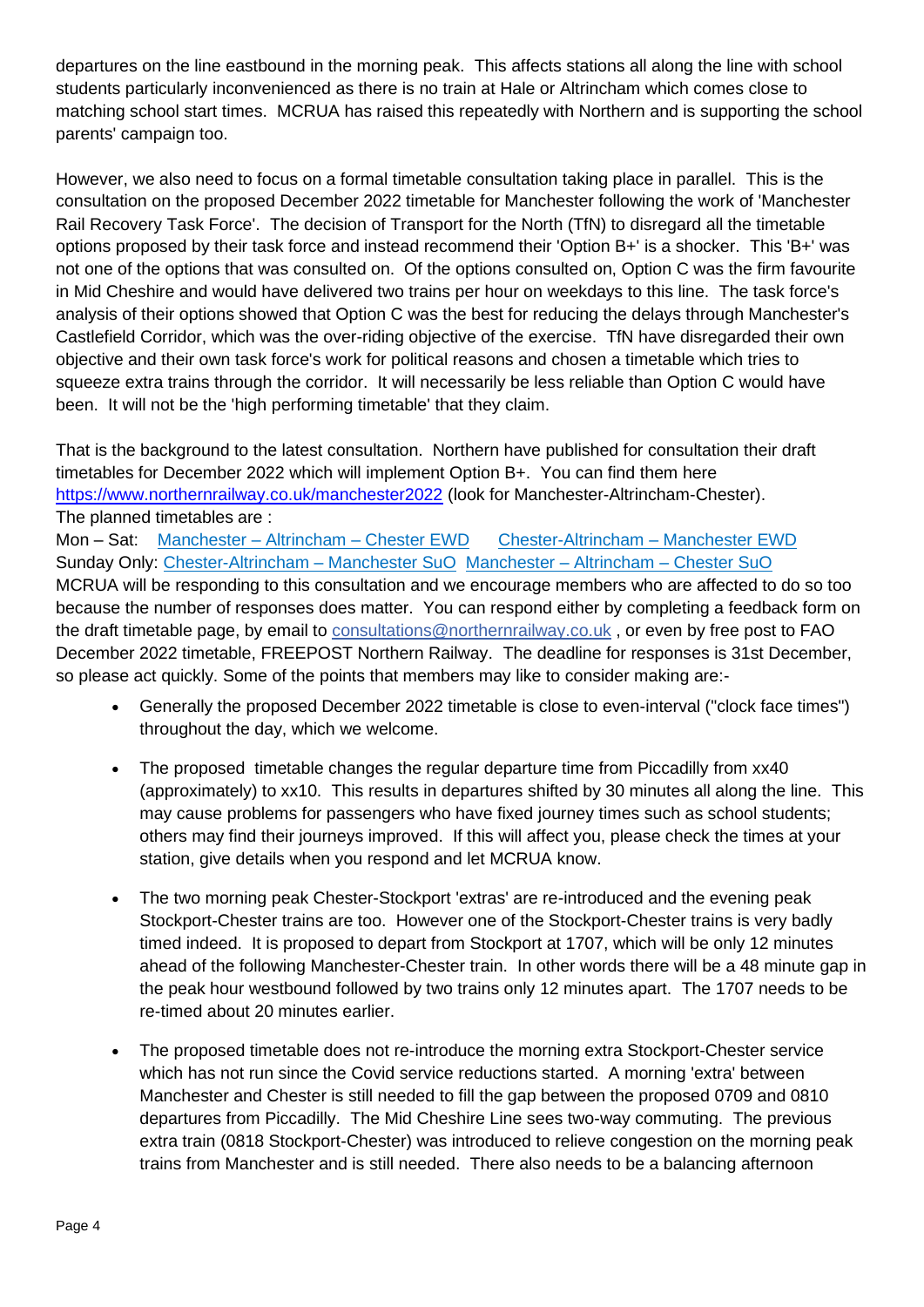working at or around 1530 from Chester to avoid overcrowding on the mid afternoon services eastbound.

- The last departure from Manchester on a Sunday is proposed to be 2106 which is too early.
- The proposed timetable does not implement two trains per hour on the Mid Cheshire Line which was promised to passengers from December 201718 and has never been delivered.
- The proposed timetable does not implement the hourly service on Sundays which was promised from December 2017 and has never been delivered.

Please look at the timetables and let MCRUA know if you have further concerns that MCRUA has not yet spotted.

**The London Northwestern Railway timetable for the Birmingham-Crewe-Liverpool service** is not affected by the December 2022 changes. We will however be making representations to LNR about the new late-evening Saturday service from Liverpool, the supposedly very welcome 2216 departure which starts on 18 December 2021. The current last LNR departure from Liverpool on Saturdays is a too-early 2134 (it's later on Sundays!). However, LNR have now revealed that the new 2216 will run non-stop to Crewe, where it terminates. It won't call at our Mid Cheshire stations of Acton Bridge, Hartford and Winsford, or anywhere else. MCRUA will try to get this changed.

The work of trying to secure the right timetables for our two railway lines never stops, or so it seems!

# **THE DECEMBER 2021 TIMETABLE STARTED ON SUNDAY 12TH DECEMBER**: **Mid Cheshire Line timetable:**

There are no major changes to train frequencies along the Mid Cheshire Line. Most times are unchanged or within a minute of the previous time. However, be aware that many trains will depart Manchester Piccadilly two minutes earlier, at 39 minutes past the hour instead of 41. The Sunday service will be unchanged until 3 April when the 1056 from Chester will depart at 1058, run 3 minutes later to Stockport, and call additionally at Heaton Chapel and Levenshulme.

# **Route 17: Manchester to Altrincham and Chester**

N17 [Manchester to Chester via Altrincham \(Mid Cheshire Line\).](https://d11vpqhghel6qd.cloudfront.net/images/timetables/bucket2/manchester-to-chester-via-altrincham-mid-cheshire-line-4900-r1wlbl.pdf) 12 Dec — 14 May N17 [Manchester to Chester via Altrincham \(Mid Cheshire Line\).](https://d11vpqhghel6qd.cloudfront.net/images/timetables/bucket2/manchester-to-chester-via-altrincham-mid-cheshire-line-4985-r2nx4o.pdf) 12 Dec — 14 May **A4 printable pdf**

# **CHRISTMAS AND NEW YEAR TRAIN TIMES by David Miller**

Northern have announced the service changes over the Festive Period. If you're planning to take the train over the Christmas and New Year period, please make sure you plan ahead and check times before you travel. There will be changes to train services across the rail network over the holiday season.

# **MID CHESHIRE LINE:**

Fridays 24 and 31 December: The last trains will be -

2102 Chester to Manchester Piccadilly. 2039 Manchester Piccadilly to Chester.

Saturday 25 December and Sunday 26 December: No trains.

Monday and Tuesday 27 and 28 December: 0556 Chester to Manchester Piccadilly will not run. Normal service otherwise.

Wednesday 29 December and Thursday 30 December: Normal service.

Saturday 1 January onwards: Normal service except for late night replacement buses 3 – 6 January – see detail below.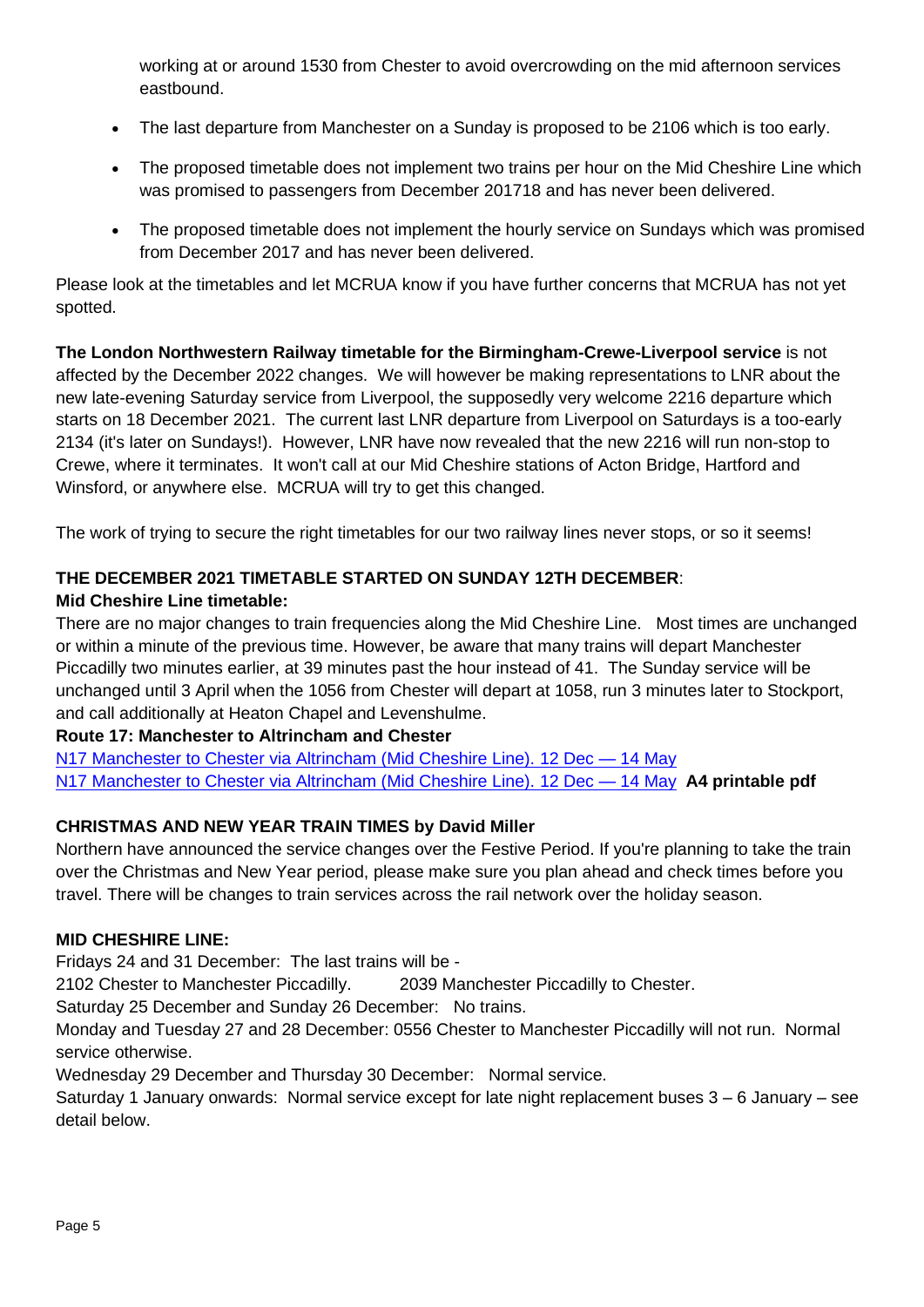# **LATE NIGHT ENGINEERING WORK by Andrew Macfarlane**

The last train from Chester and the last two trains from Piccadilly are still being replaced by buses every six weeks due to planned engineering work.

**Monday 3rd to Thursday 6 January:** Buses will replace the 22.52 from Chester to Manchester and the 22.42 and 23.41 from Manchester Piccadilly to Chester. Additional buses will depart Knutsford to Manchester at 2337 and from Knutsford to Chester at 23.25 and 00.25. N17 [Route improvement Manchester Piccadilly -](https://d11vpqhghel6qd.cloudfront.net/images/timetables/bucket2/manchester-piccadilly---chester-5043-r3jipe.pdf) Chester. 3 Jan - 6 Jan

**CHRISTMAS AND NEW YEAR SERVICES: IN GENERAL:** there will be changes to train services across the rail network over the holiday season. Check before you travel:

Christmas Eve – 24th December 2021 Services will end from 19:00.

Christmas Day – 25th December 2021 No services running.

Boxing Day – 26th December 2021 Merseyrail and a limited Northern service will operate Liverpool Lime Street – St. Helen's Central. No other services will operate.

27th – 30th December 2021 Engineering works significantly affect journeys through Manchester and Leeds. Check your journey before you travel.

31st December 2021 services will end from 19:00. Engineering works will also affect journeys through Manchester and Leeds. Check your journey before you travel.

1st January 2022 Normal services will operate on most routes but will start later than usual.

1<sup>st</sup> - 3<sup>rd</sup> January 2022 Engineering works significantly affect journeys through Manchester and Leeds. Check your journey before you travel. Manchester Victoria is closed with services using Piccadilly Station.

# **METROLINK SERVICES: Christmas and New Year**

The below should be used as a guide only, passengers are advised to check before they travel. Real-time service information can be found [here.](https://tfgm.com/public-transport/tram) Follow [@MCRMetrolink](https://twitter.com/MCRMetrolink?ref_src=twsrc%5Egoogle%7Ctwcamp%5Eserp%7Ctwgr%5Eauthor) for live updates.

**Thursday 23 December** Normal weekday service.

**Friday 24 December** Services will operate 6am to 9pm (with additional peak Bury-Altrincham and East Didsbury-Shaw and Crompton services).

**Saturday 25 December, Christmas Day** No service.

**Sunday 26 December, Boxing Day** Services will operate 7am to midnight at a 12-minute frequency. Additional services will also operate to and from the Etihad Stadium for Manchester City v Leicester.

**Mon/ Tues 27 /28 December** Services will operate 7am to midnight at a 12-minute frequency.

**Weds / Thurs 29 /30 December** A normal weekday service will operate from 6am to midnight (with additional peak Bury-Altrincham and East Didsbury-Shaw and Crompton services).

**Friday 31 December, New Year's Eve** A normal weekday service will operate from 6am to 1am (with additional peak Bury-Altrincham and East Didsbury-Shaw and Crompton services).

**Sat / Sun / Mon 1/2/3 January 2022** Services will operate 7am to midnight at a 12-minute frequency. **Please note Victoria station will be closed** for engineering works 1<sup>st</sup> – 3rd January and a rail replacement bus service will be in operation to bring the Bury, Rochdale and Airport lines into the city. **Tuesday 4 January** A normal weekday service will operate.

Tram times can be found using the journey planner on the Traveline website at [www.traveline.info](http://www.traveline.info/) The start and end times of Metrolink services above are a general guide only. [Search for the first and last](https://tfgm.com/public-transport/tram/tram-times)  [tram times for the stops you are travelling between.](https://tfgm.com/public-transport/tram/tram-times)

# **INTEGRATED RAIL PLAN FOR THE NORTH AND MIDLANDS by Andrew Macfarlane**

This long-delayed Government plan sets out the plans for HS2 in the Midlands and the North of England and HS2's relationship with Northern Powerhouse Rail (the proposed Liverpool-Manchester-Leeds new line).

The Government finally published its Integrated Rail Plan for the North and Midlands on 18th November. The construction of the HS2 line from Crewe to Manchester Piccadilly was confirmed and the plan also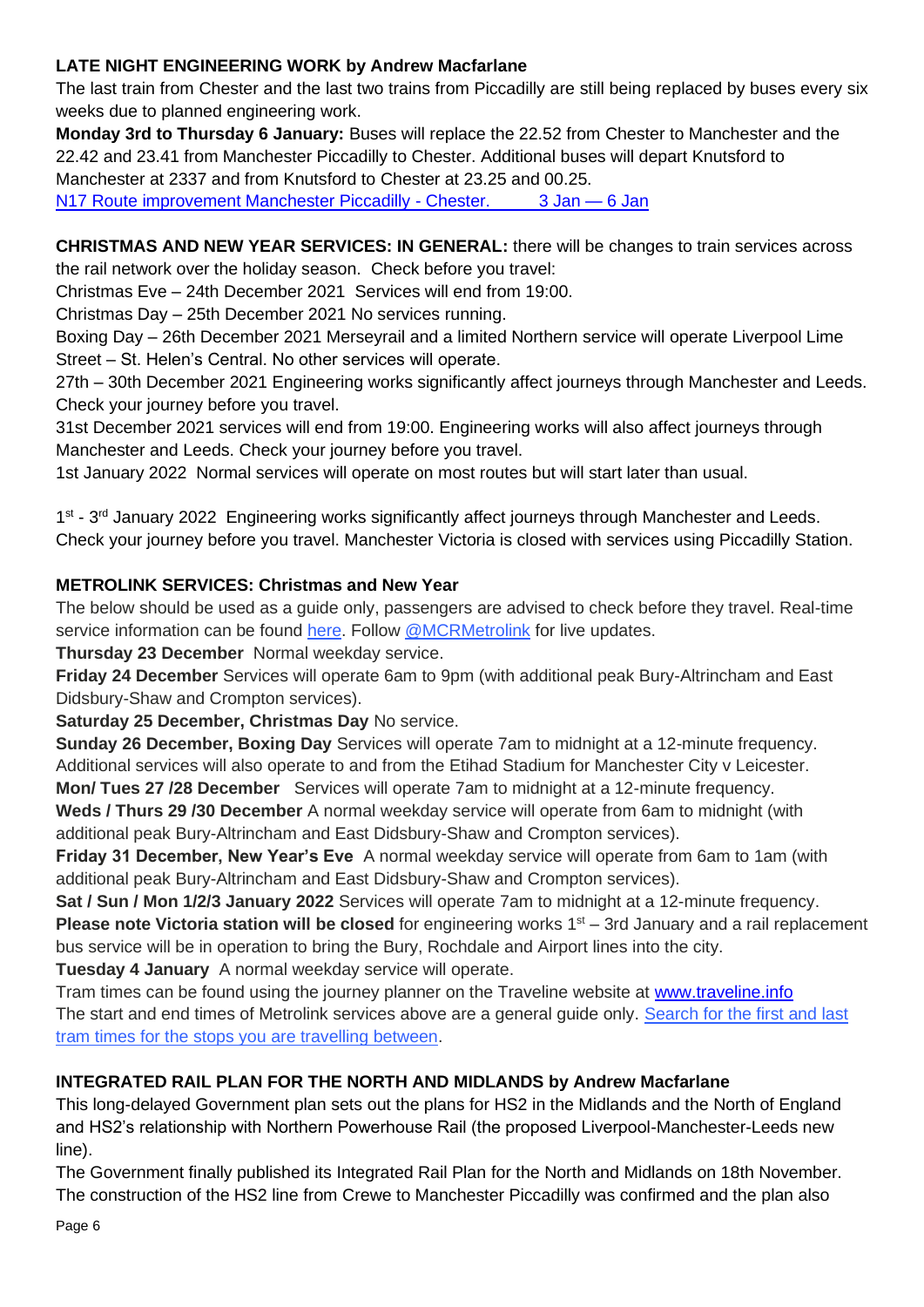includes an HS2 link back onto the West Coast main line north of Crewe station. The "Golborne Spur" from the HS2 Manchester line to the WCML was not confirmed and is said to depend on the outcome of the Union Connectivity Review. Two sections of the Northern Powerhouse Rail line were announced, a new line from Warrington Bank Quay Low Level to join the HS2 Manchester line south of Manchester Airport and a new line from Manchester Piccadilly to Marsden to join the existing line towards Leeds. Neither of these two new sections of line will be open until the early 2040s, which is also the forecast opening date of the Crewe to Manchester section of HS2. The existing line between Liverpool Lime Street and Warrington Bank Quay Low Level via Fiddlers Ferry will be upgraded and Warrington Bank Quay Low Level station will be reopened. Manchester Piccadilly HS2 station will be an elevated structure alongside the existing trainshed and this will also cater for Northern Powerhouse Rail. Northern politicians had favoured an underground station at Piccadilly for Northern Powerhouse Rail but this has been rejected on the grounds of cost and the time taken to build such a station.

# **AVANTI WEST COAST DECEMBER 2021 TIMETABLE**

Avanti West Coast increased the Manchester-London service back to three trains per hour each way from the December timetable change on Sunday 12th December.

# **CONSULTATION ON NEW CHEADLE STATION**

A public consultation has recently taken place on a planned new station for Cheadle on the site of Cheadle LNW station closed on 1st January 1917 (on the existing Altrincham-Stockport line). The station would have a single platform on the north side of the single line with a 100-space car park. The consultation is being carried out as part of drawing up a business case for the station.

# **'REVERSING BEECHING' FUND by Simon Barber**

There was some welcome news recently from the government's optimistically-named 'Reversing Beeching' fund. Of course the amount of funding available is nowhere near sufficient to reverse any Beeching rail closures, even supposing that the lines of the routes are still available. Nevertheless some good has come of it. The 'Middlewich Line' (also known as the Mid Cheshire Rail Link or the Northwich-Crewe railway), which closed to passengers in 1960 and was therefore a pre-Beeching cut, attracted £50,000 in funding towards the next re-opening study. The Middlewich line has survived as a freight line with occasional passenger diversions and so its re-opening is more feasible than some. MCRUA understands that this grant is to go towards the next phase of developing the business case for the re-opening, a project which is being managed by Cheshire & Warrington LEP. MCRUA is a stakeholder in the project so we have called for a fresh stakeholder meeting and will keep members updated on progress.

# **MUSIC TRAINS**

The Mid Cheshire Community Rail Partnership is looking to restart the music trains on the line from April 2022, Covid permitting.

# **METROLINK NEWS by Andrew Macfarlane**

The TMS (Tram Management System) signalling at Timperley was commissioned on Sunday 28th November and went live from Monday 29th November. This changes the "red/green" signals at Timperley with "white" tram signals. The 10mph speed restriction heading towards Manchester from just north of Deansgate Junction signal box remains in force for the time being. New tram 3134 was delivered on 4th December. Trams up to and including 3133 are now in service.

# **FARES NEWS by Andrew Macfarlane**

**NATIONAL RAIL FARE INCREASE** The Guardian newspaper recently reported that the Government would be announcing a 3.8% increase in regulated rail fares from the beginning of March. This is disappointing at a time when air passenger duty on internal flights has been reduced and duty on petrol remains frozen.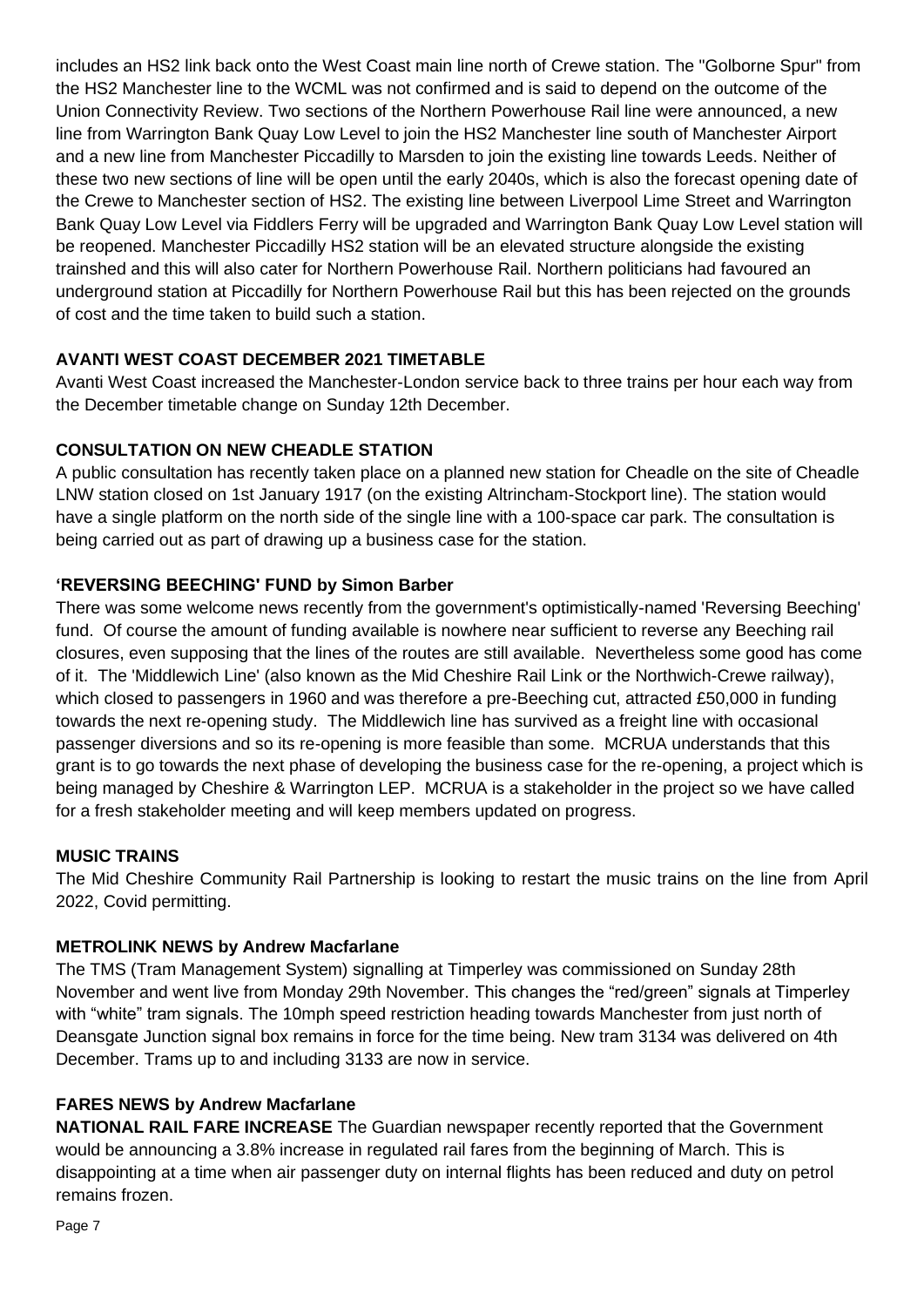# **NEWS FROM THE LINE by Andrew Macfarlane**

The Cheshire Midland pub next to Hale station may be reopening. Sam Smith's are advertising for a couple to manage the pub, which has been closed since 2019.

# **LATEST ON DISABLED ACCESS AT NORTHWICH**

Disappointingly the Government has announced that step-free access to the Chester-bound platform will not be provided when Northwich station is rebuilt next year. An application for funding will have to be made to the Department for Transport's Access for All scheme, the next round of which does not open until 2024.

# **LOCAL RAIL NEWS by Andrew Macfarlane**

A new siding is to be provided between Miles Platting Junction and Brewery Junction to enable empty passenger trains to be turned round while work takes place on the Castlefield Corridor. A sign that such work is reasonably imminent?

# **FRIENDS OF ALTRINCHAM INTERCHANGE** by Judie Collins

The FoAI have been very busy through recent months. They are working with Rail Alliance (Network Rail, Northern, TfGM) to make their rooms available for community use. A group visited Heaton Chapel who are part of the same project and the Friends of Heaton Chapel kindly donated a bookcase which has been painted in Northern colours and is now well stocked. A second bookcase has been purchased to display Mid Cheshire material and a young adult's section with Blessed Thomas Holford school. The Mayor and MP visited to look at Poppy themed installations which has been supported by Altrincham Town Centre Partnership. The MD of ISS's MD visited to give an award to Michelle who does so much on the Interchange to ensure it looks as spruce as it does. The Interchange achieved a NW in Bloom award at "*Thriving"* status just 3 points short of "*Outstanding"*. Staff and a local community group *Two Little Ducks* together with donations from local businesses have an excellent Christmas display including a very festive adorned with transport themed decorations. All the efforts are very much appreciated by passengers and special thanks are due to Bev Robinson who joined the Friends group only last year and has brought new inspiration to the group's efforts with her continued hands on contribution.

# **ALTRINCHAM WINTER LECTURE SERIES**

The Altrincham winter railway lectures at Altrincham Methodist Hall are restarting in January (Covid permitting). Please contact Andrew Macfarlane for the up-to-date position on 0161 928 9394 or [andrew.macfarlane6851@gmail.com](mailto:andrew.macfarlane6851@gmail.com) Some talks may be switched to zoom.

The Methodist Hall is a short walk from Altrincham station in the direction of Manchester. The talks start at 7.30pm. Admission is £4 for non-members of the Altrincham Electric Railway Preservation Society. The forthcoming programme is:

Friday 14th January. Steam in the BR era in East Anglia. Colour Rail slides by Alf Storey.

Friday 11th February. People and Places 1 by Paul Shackcloth.

Friday 11th March. Railway Postcards Part 2 Postcard Departures - trains and railway stations from postcards and archive film. by Nick Dodson.

# **STEPHENSON LOCOMOTIVE SOCIETY MEETINGS IN MANCHESTER**

The Stephenson Locomotive Society meets at the Friends Meeting House in Manchester on Saturdays at 2pm. The venue is very close to St Peter's Square Metrolink station. Meetings are open to non-members. There is an optional donation of £3. Forthcoming meetings are:

22nd January. Centre AGM (short) followed by Melvyn Roberts on "The Indian Summer of the Somerset and Dorset Railway".

19th February. Jody Ball and John Robson. "CrossCountry Trains Regionalisation; its successes and challenges".

19th March. Alexander Fitch. "A Railman's Holiday".

16th April. Simon Holroyd, Engineering Manager, NRM 'Flying Scotsman'.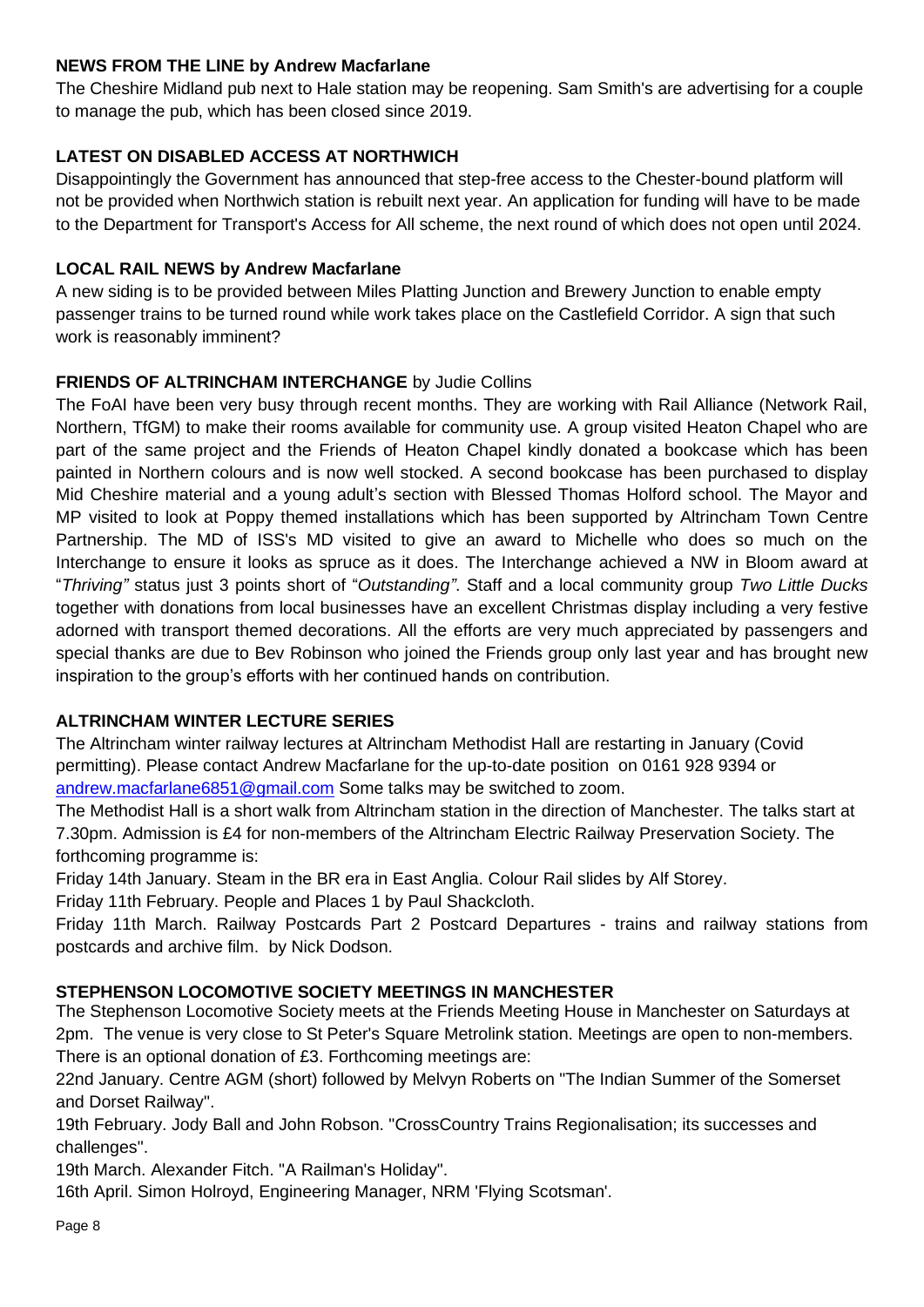# **SKELTON JUNCTION TO GLAZEBROOK & WARRINGTON RAILWAY FACEBOOK PAGE by Andrew**

**Macfarlane** This Facebook page has been recommended to me by several people and is probably worth a look if you are interested in the two lines which ran west from Skelton Junction (Timperley). [Skelton](https://www.facebook.com/groups/1573102759580466)  [Junction to Glazebrook & Warrington Railway | Facebook](https://www.facebook.com/groups/1573102759580466) or [www.facebook.com/groups/1573102759580466](http://www.facebook.com/groups/1573102759580466)

#### **A WARM WELCOME TO OUR NEW MEMBERS**

The following members have joined since the previous issue of the Rail Report: Robin Anson of Ollerton and Eric Wright of Cuddington.

#### **IN MEMORIAM**

We regret to report the death of long standing MCRUA member Gordon Alan Hutcheon of Neston.

#### **USEFUL PHONE NUMBERS**

| 03457 48 49 50 or 0207 068 0500                                                                  |
|--------------------------------------------------------------------------------------------------|
| Avanti West Coast ticket sales (to buy any rail ticket) 0871 977 4222 (08.00 to 22.00 every day) |
| London Northwestern Railway ticket sales (to buy any rail ticket) 03333 110 006                  |
| 0800 200 6060 (0800-2100 Monday to Sunday)                                                       |
| 0800 40 50 40 or text 61016.                                                                     |
| 03457 11 41 41 or 0207 557 8000                                                                  |
| 03457 48 49 50 and then Option 1.                                                                |
| 0800 200 6060 (0800-2100 Monday to Sunday)                                                       |
| 0300 123 2350                                                                                    |
| 0161 244 1000 (0700-2000Mon-Fri,0800-2000 Sat/Sun)                                               |
| 0161 205 2000 (seven days a week)                                                                |
| 0151 236 7676 (08.00 to 20.00 every day)                                                         |
| 0871 200 22 33 (07.00 to 22.00 every day)                                                        |
|                                                                                                  |

#### **USEFUL WEBSITES**

[www.nationalrail.co.uk](http://www.nationalrail.co.uk/) (includes a journey planner which shows times and fares and a facility to obtain real time train running information for any station)

[www.northernrailway.co.uk](http://www.northernrail.org/) (includes details of forthcoming engineering work under "Travel" and then "Improvement Works")

[www.networkrail.co.uk](http://www.networkrail.co.uk/) (includes a link to download the National Rail timetable)

[www.eastmidlandsrailway.co.uk](http://www.eastmidlandsrailway.co.uk/) (to buy any GB rail ticket using a credit or debit card)

[www.tfgm.com](http://www.tfgm.com/) (the website of Transport for Greater Manchester)

[www.metrolink.co.uk](http://www.metrolink.co.uk/) (shows any current problems with tram service and details of future engineering work) [www.traveline.info](http://www.traveline.info/) (a national public transport journey planner for bus, train and tram).

[www.transportfocus.org.uk](http://www.transportfocus.org.uk/) (the website of Transport Focus, the statutory body for rail and bus users).

[www.railfuture.org.uk](http://www.railfuture.org.uk/) (the website of Railfuture, the independent, national, voluntary body for rail users)

[www.traintimes.org.uk](http://www.traintimes.org.uk/) (an unofficial website which provides rail information derived from official sources in a user-friendly format).

[www.brfares.com](http://www.brfares.com/) (lists all available fares on the National Rail network).

[www.railwayherald/railtours](http://www.railwayherald/railtours) (lists special trains (both steam and modern traction) on the main line).